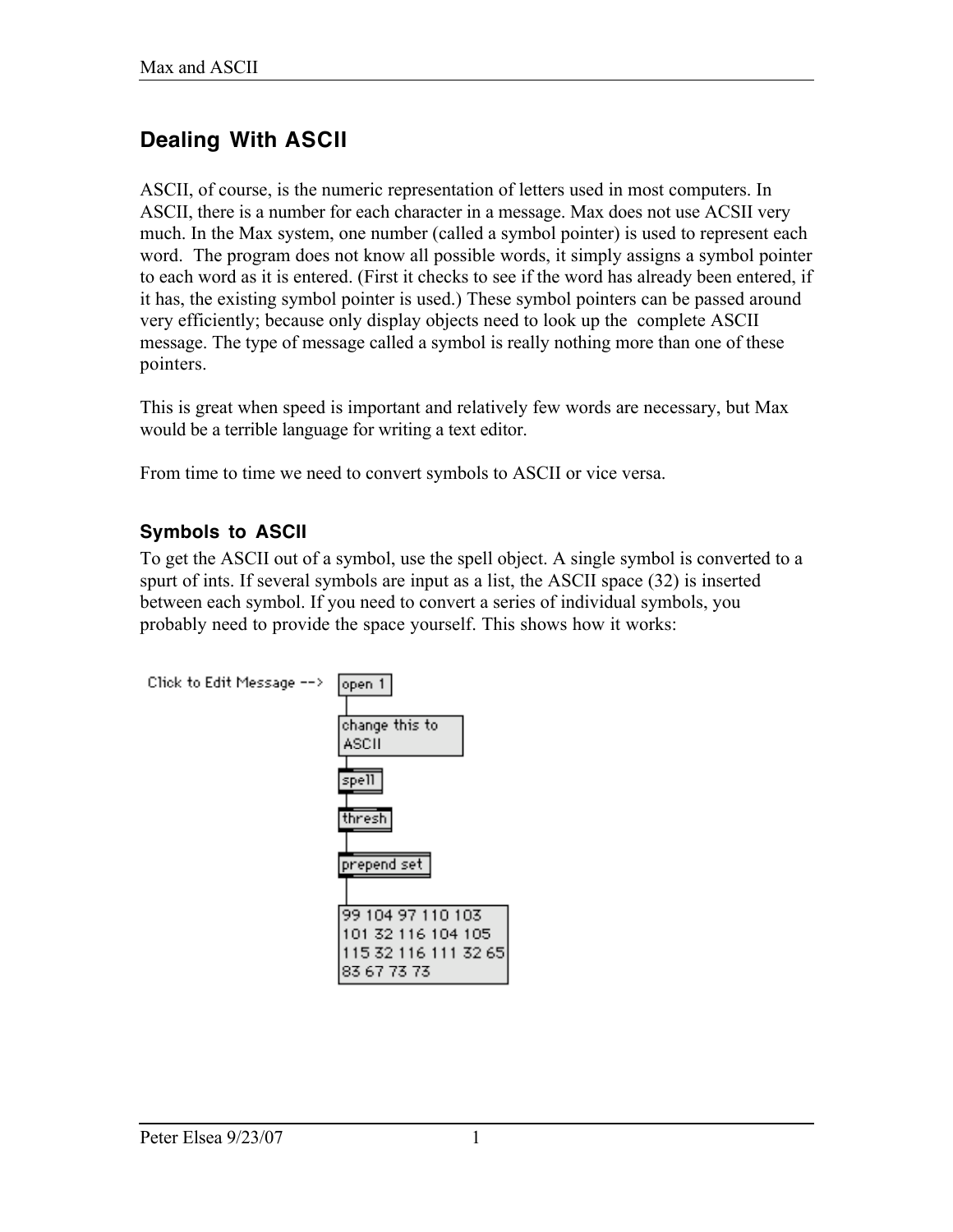If you study the numbers in the bottom box, you can figure out the ASCII for "ASCII" is 65 83 67 73 73.

If an int is applied to spell, the output is the ASCII representation of the digits of the int. It is important to keep this distinction clear. The number 114 ASCIIizes to 49 49 52. (Here's a quick way to convert a digit to ASCII: add 48.) This patcher illustrates the difference:



### **ASCII to Symbols**

The sprintf object can be used to convert ASCII into symbols. Sprintf is a " string print formatter", in which parts of a message can be replaced by input data. The arguments to sprintf are the words of the message and placeholders %ld %f %s or %c. This example shows what happens.

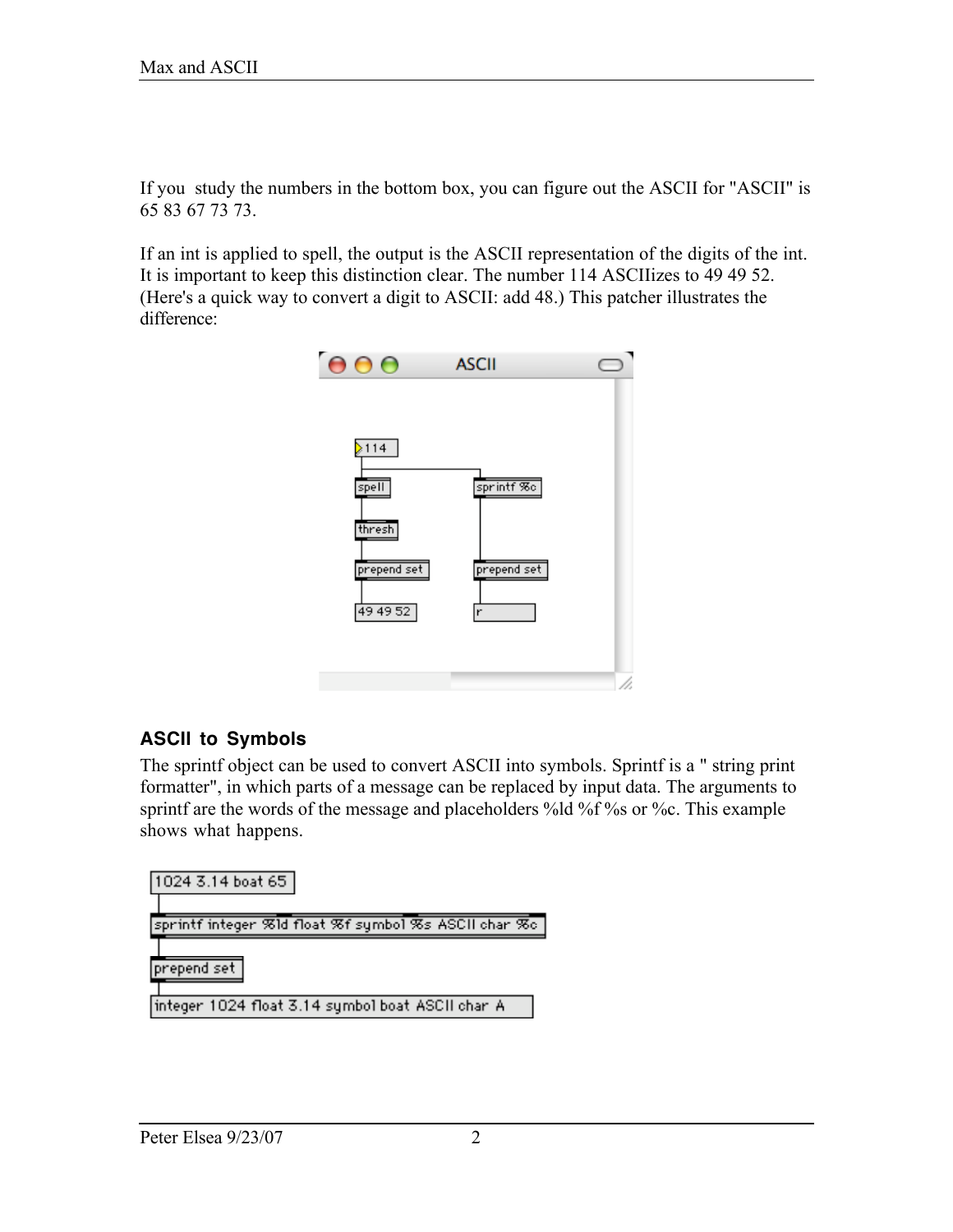The help file and manual are not complete in their description of sprintf, referring you to "any standard C language reference", not a common item on most coffee tables. Here's what the placeholders mean:

| $\%$ ld or $\%$ d | Replace with an int and display as decimal. (Floats are truncated.)                                                                   |  |  |
|-------------------|---------------------------------------------------------------------------------------------------------------------------------------|--|--|
| $\%$ x or $\%$ X  | Replace with an int and display as hexadecimal.                                                                                       |  |  |
| $\%o$             | Replace with an int and display as octal. (There's one you don't see<br>much any more!)                                               |  |  |
| $\%u$             | Replace with an int and display unsigned. (In theory, this should<br>let you display numbers larger than 2874836647, but it doesn't.) |  |  |
| $\%f$             | Replace with a float. The format %.2f will round the float to 2<br>decimal places.                                                    |  |  |
| $\%$ s            | Replace with a symbol. The format %.2s will show the first 2<br>letters of the symbol.                                                |  |  |
| $\%c$             | Replace with character.                                                                                                               |  |  |

There are other options in the C language printf, but they are not really appropriate to Max and not implemented. (Or partially implemented- try %05.5X)

We are interested in the %c placeholder, which converts an ASCII value into the appropriate character. To convert whole words, use this:

#### sprintf %&%&%&%&%&%&%&%&%&%&%&%&%&%

Of course, you are limited in the number of %c's you can put in there. (more than 32 will crash some versions of Max.) If the ASCII codes include spaces (32), the output will be a list of distinct symbols. If a group of characters is all digits, a number will be generated instead of a symbol.

Sprintf works like pack, in that each inlet remembers the last input, so you have to clear it with a list of 0s (non printing characters) between words.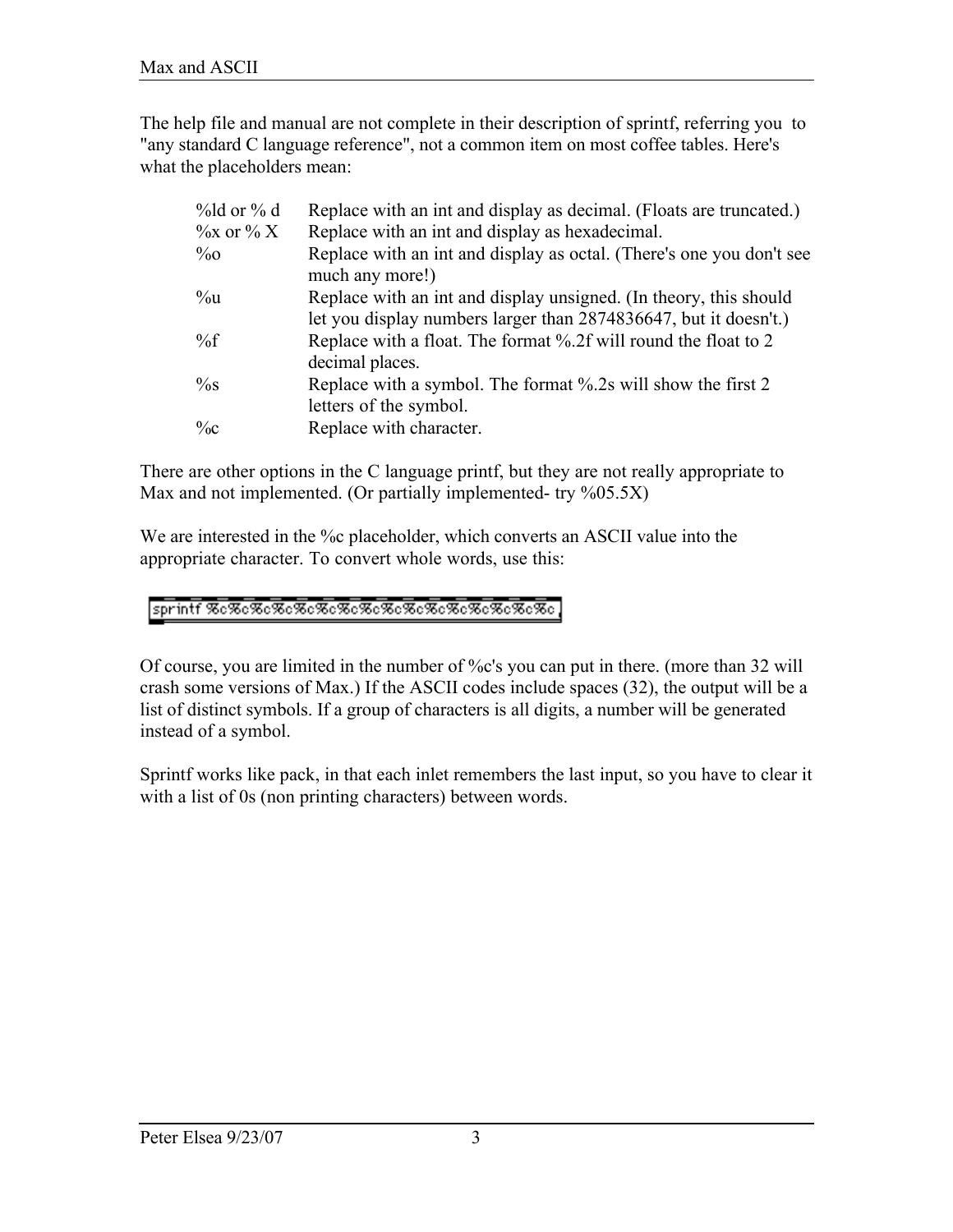

Here is a patcher that illustrates the use of spell and sprintf:

I opened the first message box and typed "which one". Spell converted this into ASCII which thresh made into a list, displayed in the lower left message. Sprintf converted the ASCII list back into a list of symbols. When you do this sort of thing, you'll have to warn the user about reserved words. Try this example with the phrase "bang the drum slowly".

#### Atoi and itoa

There are another pair of objects that handle simple conversion situations. Atoi (ASCII to integer) and itoa originated as third party externals, disappeared for a while, and are now back as standard objects. This illustrates their use;



You will note that itoa tends to make single symbols.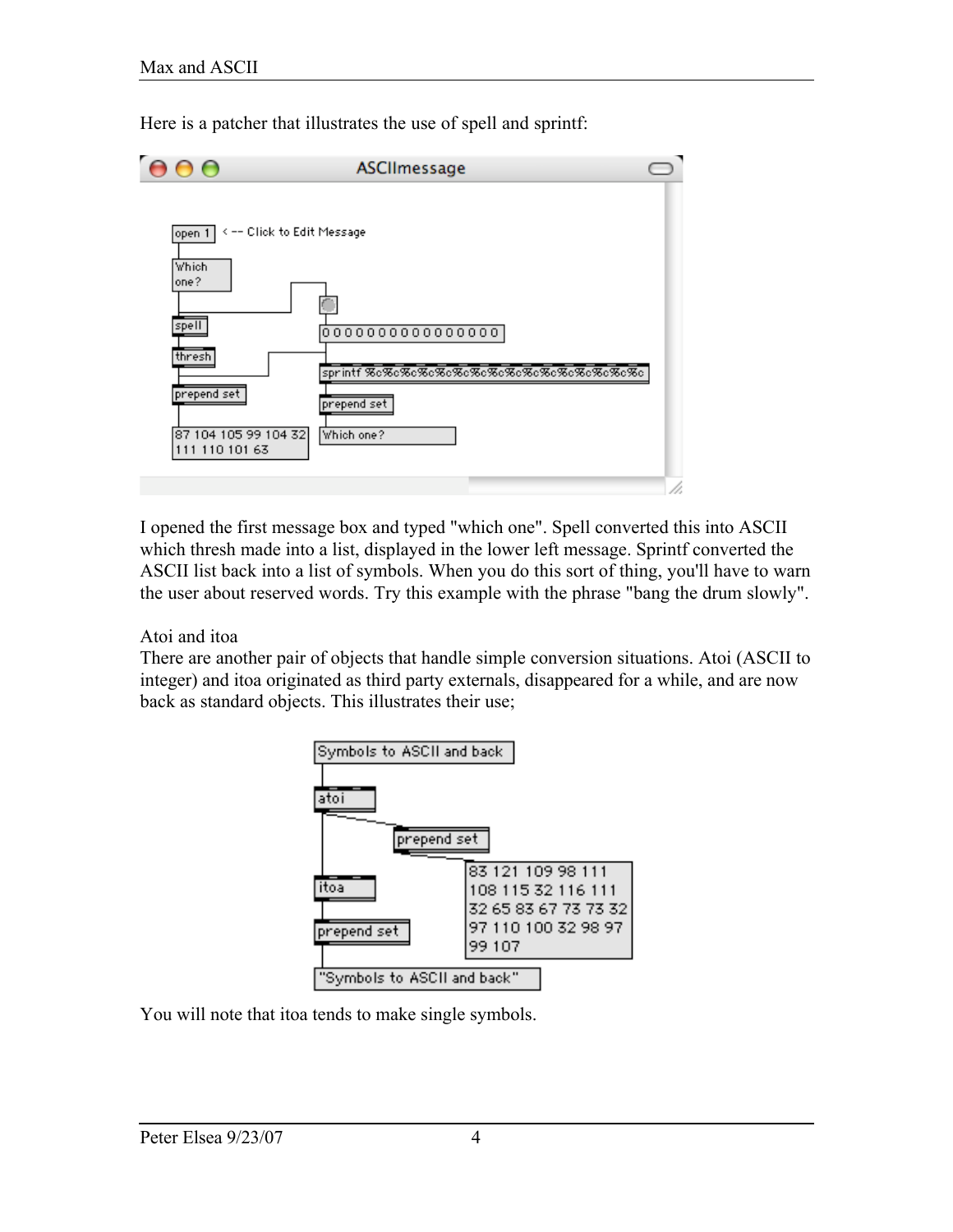## **Lstring**

You can also convert ASCII into symbols with the Lstring object. This is a pretty simple object. A list of numbers is converted into a list of symbols as implied by the ascii. If the message breakatspace 0 is sent to Lstring, the output will be one giant symbol with spaces in it.



Note that if your symbol contains space characters, message boxes will display it enclosed in single quotes. If you should happen to convert that symbol back to ASCII with spell, the single quotes will not be included.

The handling of the ASCII values 48 - 57 which represent the characters 0-9, can get confusing. Part of the problem is that Max message boxes attempt to convert everything into its most useful form. So the message [188 Music Center] will be rendered by most Max objects as a list with an int followed by two symbols. Lstring will too, converting the ASCII values 49 56 56 into an int with value 188. You can defeat this feature with the message numeralsasints 0. Then you will get 188 as a symbol. I call that a numeric symbol because it looks like a number but behaves like a symbol. They are useful for creating file paths like "Soundfiles:Track 1"

Don't try to send a numeric symbol to a number box, or you will get a very puzzling error message.

There is little reason to create new symbols at run time. If you do much of this, the symbol table will eventually grow to unmanageable size, with a noticeable slowdown of all symbol operations. If ASCII is coming in, you should deal with it directly. Here are a few techniques: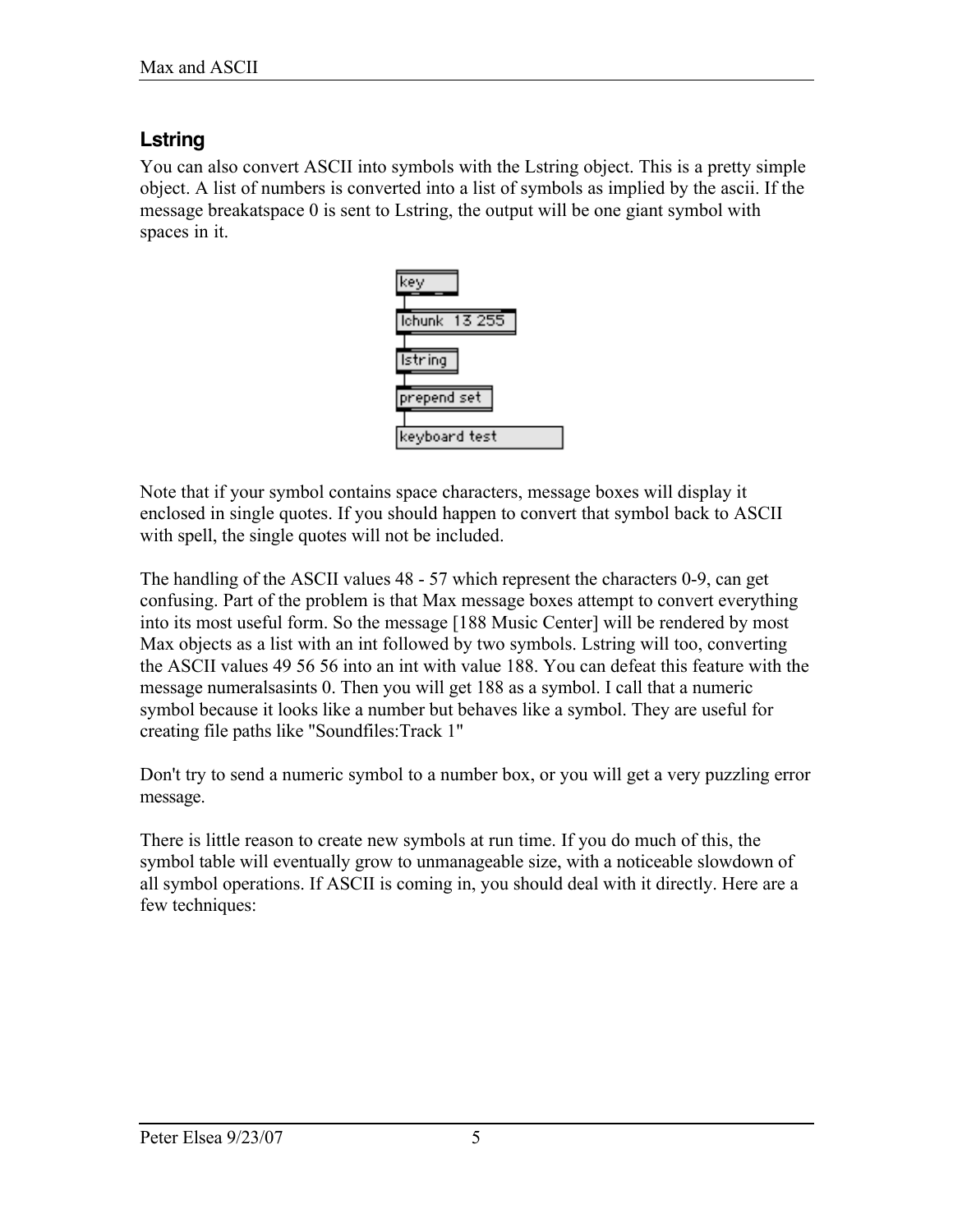### **Display ASCII Text**

To display ASCII, use the lcd object. The lcd is basically a quickdraw graphport; it has a lot of functions, including drawing with the mouse. The ASCII message will put a letter on the screen. To manage text, you need to position the cursor before writing and figure out how to wrap to the next line. This patcher demonstrates a couple of mechanisms:



This is very limited. It will do for showing text from a serial port, but I wouldn't want to use it for any data entry. (I need my delete key!)

The ASCII 13 that triggers a move to the next line is a carriage return, as supplied by the Mac return key. This is used by apple to indicate the end of a line. If you are getting serial data from a UNIX type system, end of line will be indicated by ASCII 10, the linefeed or "newline" character. Serial data sent from PCs use both.

### **Enter, Edit And Save Text**

The text object provides entry of complex text. The help file illustrates its capabilities pretty well. Basically, the user can open a window and type in anything he pleases. The contents are converted to symbols when the window is closed, and can be dumped a line at a time. The whole works can be saved as a text file, other files can be read in, and so forth.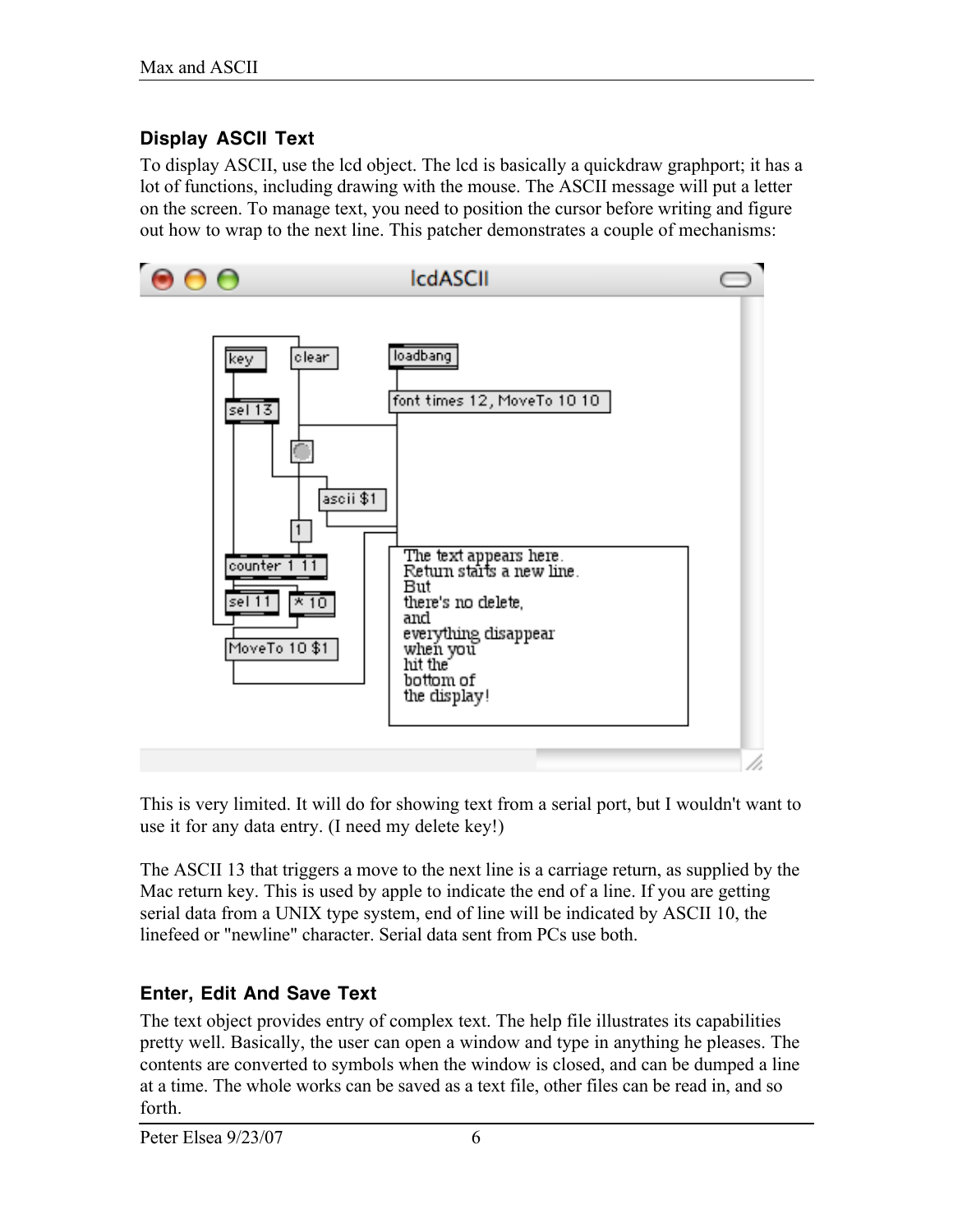

# **Detect And Respond To Typed Commands**



To detect commands Unix style, all you have to do is figure out the ASCII string you are looking for and watch for it with match. In this case, 102 105 114 101 spells fire. Notice the number box hanging on the key object. That's how I figure out ASCII values. (It's faster than any chart.)

This is case sensitive, which can be a pain. To make caps irrelevant, do this:

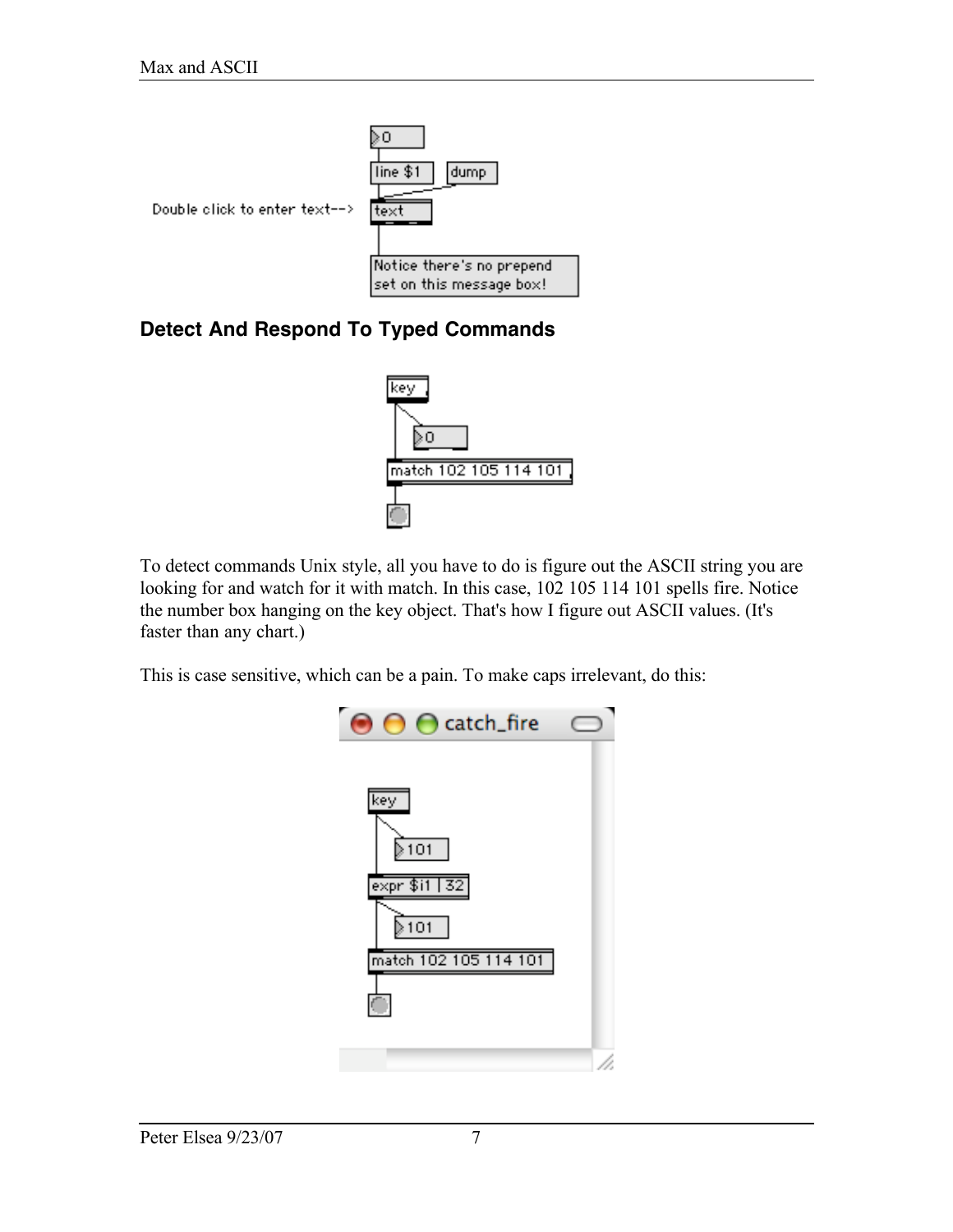The expr \$i1 | 32 takes advantage of the fact that the lower case ASCII characters are the same as the upper case with the 6th bit set. This will change some of the punctuation too, so if you are expecting any, use a split object to separate it out. (To find out more about OR (|), read the essay on Max & numbers.)

You may find it interesting to use a binary number box to watch the shift and control keys modify the ASCII numbers. The option keys also change the ASCII code from a key, but not in any orderly fashion.

We are getting ASCII out of the left outlet of the key object. Not all of the Mac keys can be read with ASCII, however. (The extra keys return ASCII, but many of them have the same values.) If you want to trigger events off the function keys or the arrow keys, you need to use the middle outlet of key, which displays Apple's key codes. Every key on the keyboard has a unique code: F1 is 122, F2 is 120. They don't make any sense, but each key code is unique.

Incidentally, you can't detect the help key by any method, because Max has its own idea of what to do when you press the help key. To define other command-key combinations, use the menubar object.

### **Using Lin to get ASCII**

I've written an Lobject to simplify the input of ASCII from the keyboard. The helpfile pretty much explains it: